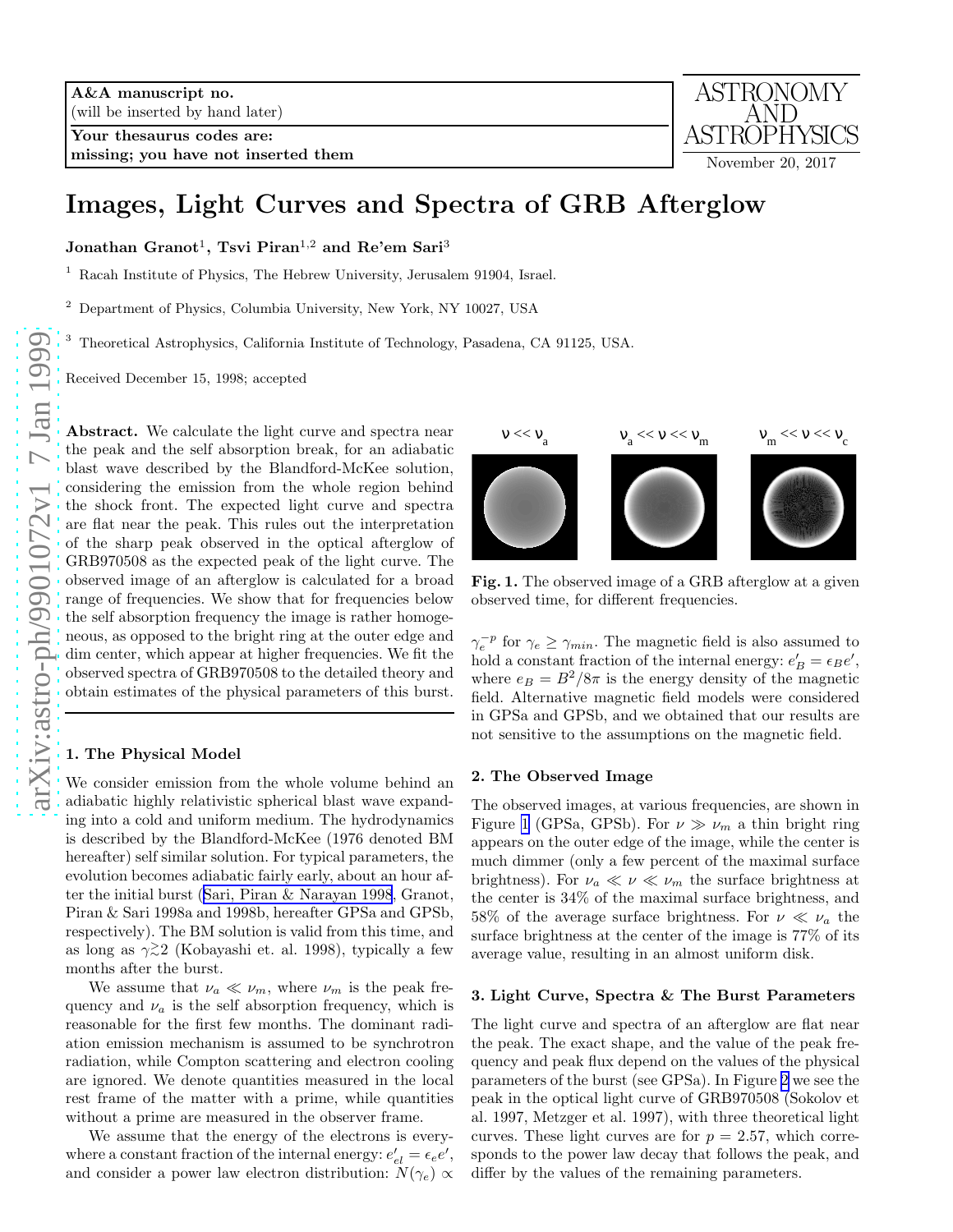<span id="page-1-0"></span>

Fig. 2. Optical observations of GRB970508, made by Sokolov et al. (1997, circles) and Metzger et al. (1997, triangles). The three curves are three possible theoretical light curves.

It is quit evident from Figure 2 that the shape of the optical peak displayed by GRB970508 is not accounted for by the theoretical light curve arising from the model we used, and a different explanation should be considered.

The observed flux density near the self absorption frequency (i.e.,  $\nu \ll \nu_m$ ) can be approximated, with an accuracy better than 3%, by the following simple expression:

$$
F_{\nu} = F_{\nu_a, ext} \psi^2 \left( 1 - \exp[-\psi^{-5/3}] \right) , \quad \psi \equiv \nu / \nu_a, \qquad (1)
$$

Where  $F_{\nu_a,ext}$  and  $\nu_a$  are defined in Figure 3 and depend on the values of the physical parameters (GPSb).

In Figure 3 we show a fit between our theoretical spectra near  $\nu_a$  and radio afterglow observations of GRB970508 (Shepherd et al. 1998), which were made about one week after the burst. Extracting the values of  $F_{\nu_a,ext}$  and  $\nu_a$  from this fit and comparing them to the theoretical values results in two constraints on the parameters of the burst (GPSb).

Using the values of  $\nu_a, \nu_m, F_{\nu_m}$  and the cooling break frequency  $\nu_c$  extracted from the broad band spectra of GRB970508, and comparing them to their theoretical values, Wijers & Galama (1998) calculated the parameters of this burst, using a simple broken power law theoretical spectra (Sari, Piran & Narayan 1998). Making a similar calculation, using the more detailed description of the self absorption break and of the spectral peak, we obtained the following values for the physical parameters of GRB970508:

$$
E = 5.3 \times 10^{51} \text{ ergs}
$$
  $\epsilon_e = 0.57$  (2)  
\n $n_0 = 5.3 \text{ cm}^{-3}$   $\epsilon_B = 0.0082$ ,

where  $E$  is the total energy of the shell and  $n_0$  is the ambient number density.



Fig. 3. A fit of our calculated spectra to radio afterglow observations of GRB970508, made about one week after the burst.

## 4. Discussion

We have calculated the light curve and spectra due to synchrotron emission from an extreme relativistic adiabatic blast wave, which is described by the Blandford-McKee (1976) self similar solution. We obtained a flat peak for the light curve, which rules out the interpretation of the sharp optical peak of GRB970508 as the expected peak of the light curve. The observed image of an afterglow has been calculated over a wide range of frequencies. The image at  $\nu < \nu_a$  is quite homogeneous, while at higher frequencies there is a bright ring at the outer edge and the center is dim.

We have calculated the physical parameters of GRB970508 based on detailed calculations of the spectra near  $\nu_a$  and  $\nu_m$ . The values we have obtained are different by up to two orders of magnitude from the values obtained using a simple broken power law theoretical spectra ([Wijers & Galama 1998\)](#page-2-0). This stresses the sensitivity of this method to the exact details of the theoretical model.

Acknowledgements. This research was supported by the US-Israel BSF grant 95-328 and by a grant from the Israeli Space Agency. Re'em Sari thanks the Sherman Fairchild Foundation for support.

#### References

Blandford, R. D. & McKee, C. F. 1976, Phys. of fluids,19, 1130.

Granot, J., Piran, T. & Sari, R. 1998. [astro-ph/9806192](http://arxiv.org/abs/astro-ph/9806192).

Granot, J., Piran, T. & Sari, R. 1998. [astro-ph/9808007](http://arxiv.org/abs/astro-ph/9808007). .

- Kobayashi, S., Piran, T. & Sari, R. 1998. [astro-ph/9803217.](http://arxiv.org/abs/astro-ph/9803217)
- Metzger M. R. et al., 1997, IAU Circ No. 6676.

Sari, R., Piran, T. & Narayan, R. 1998, ApJ, 497, L17.

Shepherd, D.S., et al. 1998, ApJ, 497, 859.

Sokolov, V.V. et. al. 1997, [astro-ph/9709093](http://arxiv.org/abs/astro-ph/9709093).